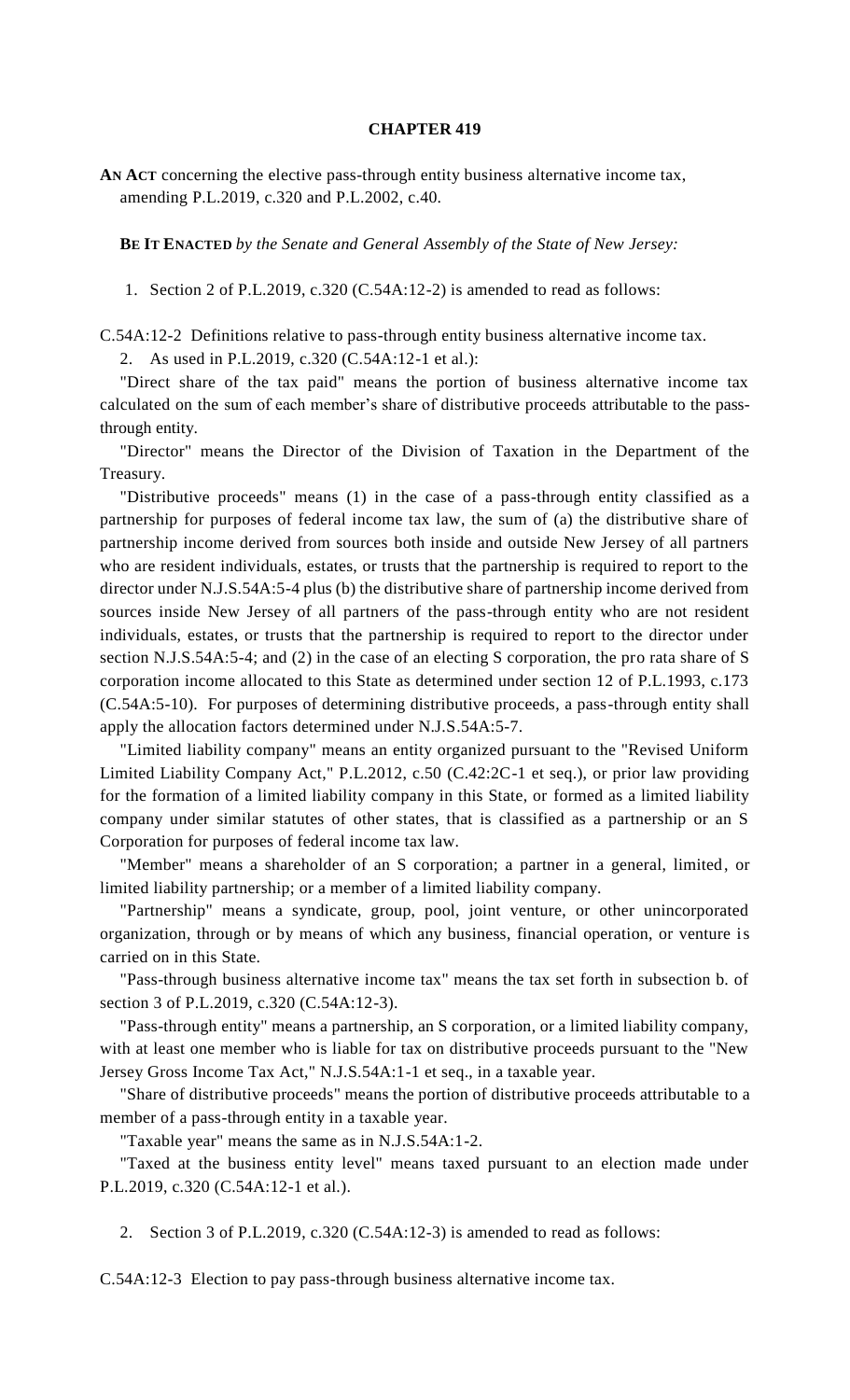3. a. A pass-through entity with at least one member who is liable pursuant to the "New Jersey Gross Income Tax Act," N.J.S.54A:1-1 et seq., for tax on that member's share of distributive proceeds of the pass-through entity in a taxable year may elect to be liable for, and pay, a pass-through business alternative income tax in the taxable year.

b. Each pass-through entity that makes an election for a taxable year pursuant to this section shall annually report to each of its members, for the taxable year, the member's share of distributive proceeds.

(1) The election to pay tax at the entity level is available if consent is made by each member of the electing entity who is a member at the time the election is filed or by any officer, manager, or member of the electing entity who is authorized, under law or the entity's organizational documents, to make the election and who represents to having such authorization under penalties of perjury. This election shall be made annually on or before the due date of the entity's return as established by the director and on forms prescribed by the director. This election shall not be made retroactively. If the members decide to revoke an election, that revocation shall occur on or before the due date of the entity's return.

(2) The tax imposed on a pass-through entity pursuant to this section shall be determined in accordance with the following table with respect to the sum of each member's share of distributive proceeds attributable to the pass-through entity for the taxable year.

For taxable years beginning on or after January 1, 2020:

If the sum of each member's share of distributive proceeds attributable to the pass-through entity is: The tax is: Not over \$250,000.00.......... 5.675% of the sum of distributive proceeds Over \$250,000.00 but not over \$1,000,000.00...... \$14,187.50 plus 6.52% of the excess over \$250,000.00 Over \$1,000,000.00 ...... \$63,087.50 plus 10.9% \$1,000,000.00

c. The amount of pass-through business alternative income tax due from a pass-through entity in a taxable year shall be exclusive of any amount of tax due and paid by the passthrough entity pursuant to the "Corporation Business Tax Act (1945)," P.L.1945, c.162 (C.54:10A-1 et seq.), during any privilege period, except as otherwise provided in P.L.2019, c.320 (C.54A:12-1 et al.).

(1) A pass-through entity which elects to pay the pass-through business entity income tax shall be included in a combined group, as defined in subsection (z) of section 4 of P.L.1945, c.162 (C.54:10A-4), and file a New Jersey combined return pursuant to the Corporation Business Tax Act, P.L.1945, c.162 (C.54:10A-1 et seq.). A pass-through entity which elects to pay the pass-through business entity income tax shall be excluded from a combined group, as defined in subsection (z) of section 4 of P.L.1945, c.162 (C.54:10A-4), and from filing a New Jersey combined return pursuant to the Corporation Business Tax Act, P.L.1945, c.162 (C.54:10A-1 et seq.) if the pass-through entity meets the following: (a) all of the members of the pass-through entity are taxpayers otherwise liable for the tax under the "New Jersey Gross Income Tax Act," N.J.S.A.54A:1-1 et seq., and (b) no business entity taxed as a corporation under the Corporation Business Tax Act, P.L.1945, c.162 (C.54:10A-1 et seq.), has a direct, indirect, beneficial, or constructive ownership or control of the pass-through entity.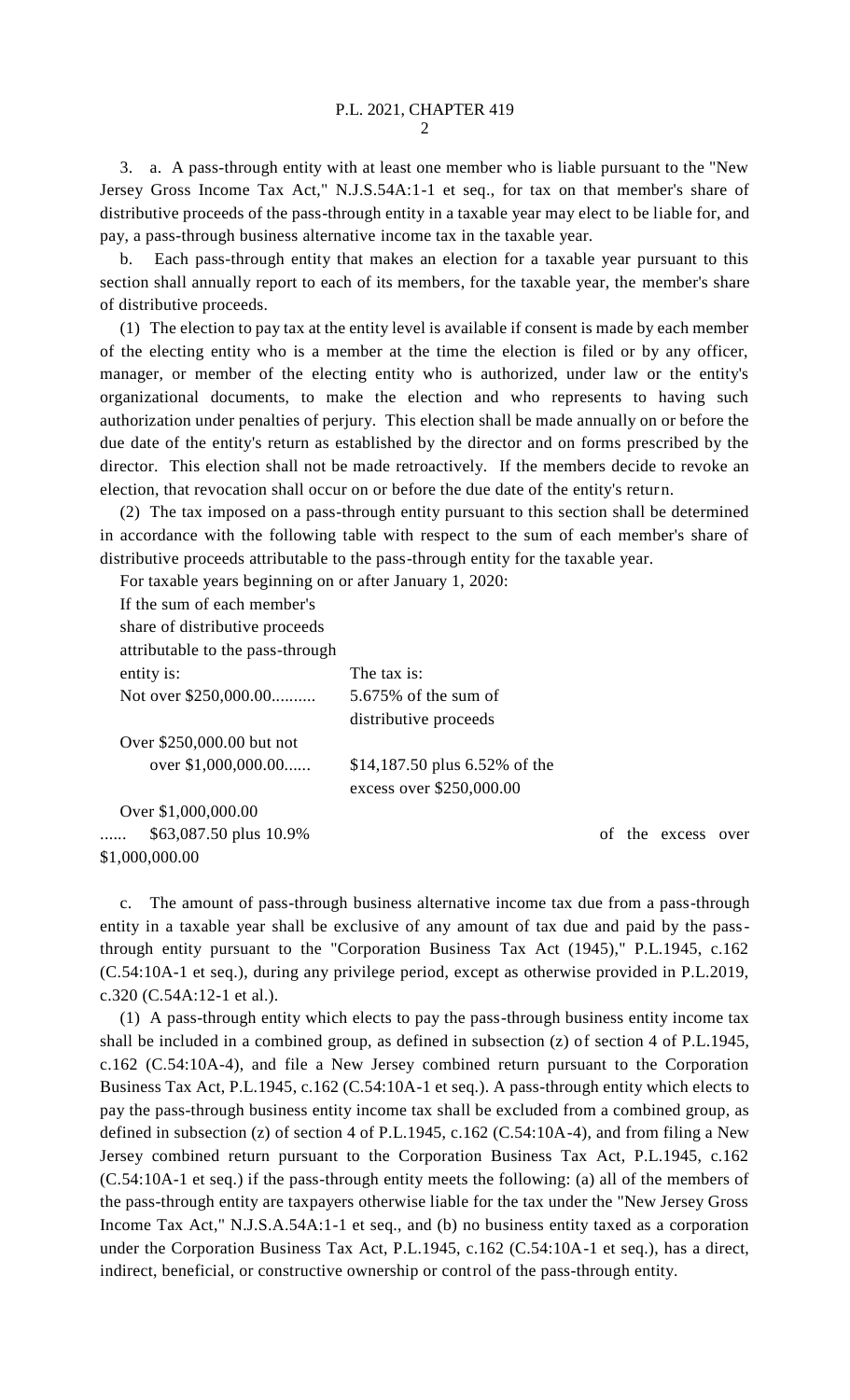(2) Nothing shall prevent a group of pass-through entities under common ownership by an individual, estate, or trust, or a group of related individuals, estates, or trusts, from filing a composite or consolidated pass-through business entity income tax return. In determining whether the pass-through entities are under common ownership, the individual, estate, or trust, or a group of related individuals, estates, or trusts, must own more than 50 percent of the direct or indirect voting control of each pass-through entity; provided, however, section 318 of the federal Internal Revenue Code, 26 U.S.C. s.318, shall apply for determining voting control.

d. Pass-through entities whose members have made the business alternative income tax election shall file an entity tax return and make payments on or before the 15th day of the third month following the close of each entity's taxable year for federal income tax purposes. A pass-through entity shall make estimated entity tax payments on or before the 15th day of each of the fourth month, sixth month, and ninth month of the taxable year and on or before the 15th day of the first month succeeding the close of the taxable year.

e. A pass-through entity that overpays tax in one taxable year shall be allowed to apply the overpayment of tax to the subsequent taxable year's estimated entity tax payments.

3. Section 5 of P.L.2019, c.320 (C.54A:12-5) is amended to read as follows:

C.54A:12-5 Refundable gross income tax credit.

5. a. Each member of a pass-through entity that elects to be liable for, and pay, the passthrough business alternative income tax pursuant to section 3 of P.L.2019, c.320 (C.54A:12- 3) for the taxable year shall be allowed a tax credit in the amount equal to the member's direct share of the tax paid pursuant to section 3 of P.L.2019, c.320 (C.54A:12-3).

The credit allowed to each member of the pass-through entity shall be applied for the taxable year as follows:

(1) a member who is a natural person shall be allowed a refundable credit against the tax imposed under the "New Jersey Gross Income Tax Act," N.J.S.54A:1-1 et seq.;

(2) a member that is an estate or trust shall be allowed a refundable credit against the tax imposed under the "New Jersey Gross Income Tax Act," N.J.S.54A:1-1 et seq., which credit may be allocated to beneficiaries or may be used against the tax liability of the estate or trust;

(3) a member that is a corporation, other than an S corporation, shall be allowed a refundable credit against (a) the surtax imposed under section 1 of P.L.2018, c.48 (C.54:10A-5.41) or (b) the tax imposed under section 5 of P.L.1945, c.162 (C.54:10A-5);

(4) a member that is an S Corporation shall be allowed (a) a refundable credit against the tax imposed under the "New Jersey Gross Income Tax Act," N.J.S.54A:1-1 et seq., which credit shall be allocated among the shareholders of the corporation or (b) a refundable credit against the tax liability of the corporation, which credit may be applied against: (i) the surtax imposed under section 1 of P.L.2018, c.48 (C.54:10A-5.41); (ii) the tax imposed under section 5 of P.L.1945, c.162 (C.54:10A-5); (iii) the tax imposed under subsection d. of section 4 of P.L.1993, c.173 (C.54:10A-5.23); or (iv) the tax imposed under section 3 of P.L.2019, c.320 (C.54A:12-3); and

(5) a member that is an entity classified as a partnership for federal tax purposes shall be allowed (a) a refundable credit against the tax imposed under the "New Jersey Gross Income Tax Act," N.J.S.54A:1-1 et seq., which credit shall be allocated among the partners of the partnership, or (b) a refundable credit against the tax liability of the partnership, which credit may be applied against: (i) the tax imposed pursuant to section 12 of P.L.2002, c.40 (C.54:10A-15.11); (ii) the fee imposed pursuant to N.J.S.54A:8-6; or (iii) the tax imposed pursuant to section 3 of P.L.2019, c.320 (C.54A:12-3).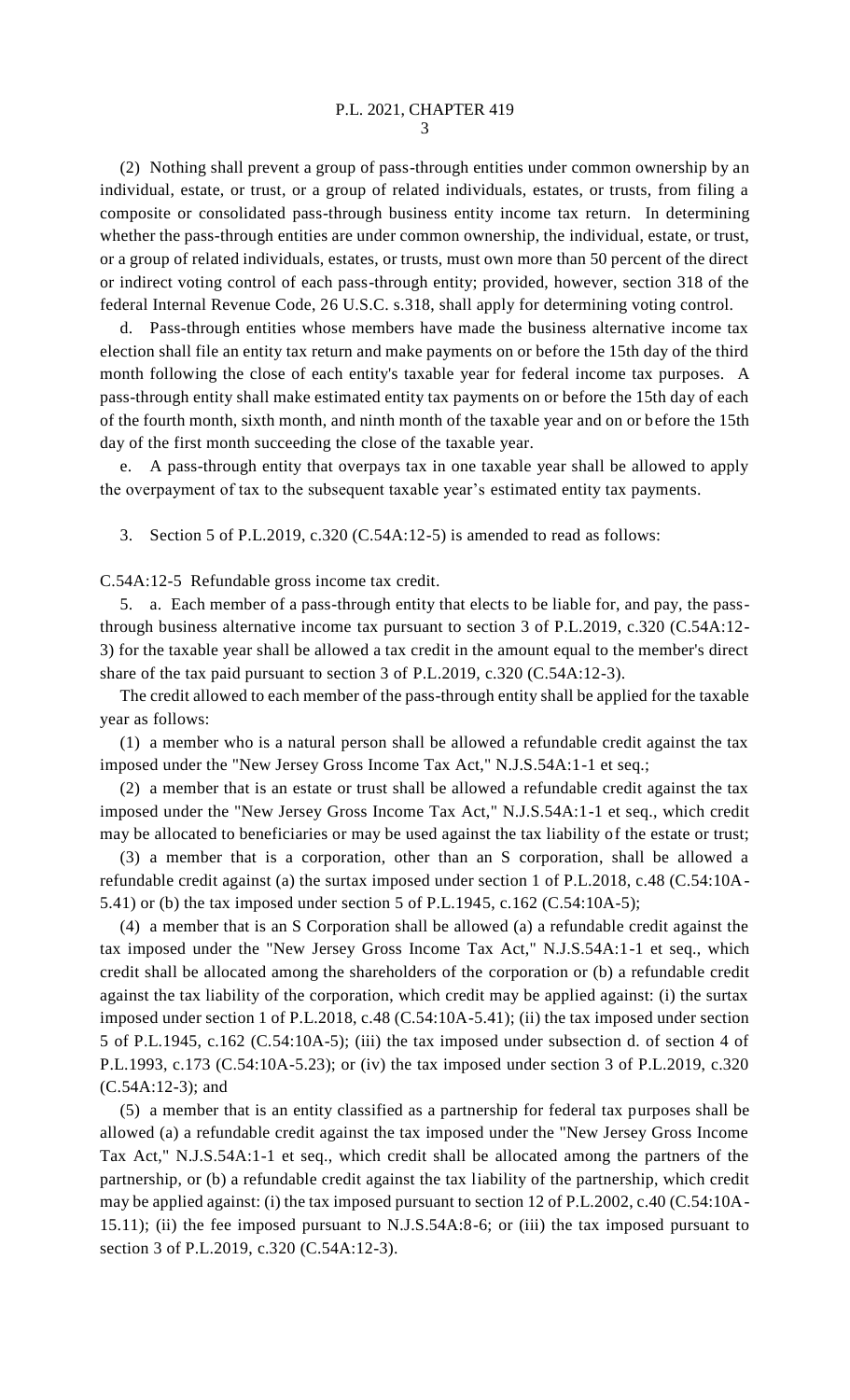b. The credit allowed by this section shall be available after the application of all other credits allowed by law and claimed by the member, or as applicable, the beneficiary of a member estate or trust, the shareholder of a member corporation, or the partner of a member partnership, in the taxable year.

c. For a member, if the credit exceeds the amount of tax otherwise due, that amount of excess shall be an overpayment for the purposes of N.J.S.54A:9-7 or R.S.54:49-15, as appropriate; provided however, that subsection (f) of N.J.S.54A:9-7 and section 7 of P.L.1992, c.175 (C.54:49-15.1) shall not apply.

d. (Deleted by amendment, P.L.2021, c.419)

e. The director shall adopt regulations to allow the amount of the credit that shall be determined to be an overpayment for the purposes of N.J.S.54A:9-7 or R.S.54:49-15, as appropriate, to be applied against the estimated tax for a successive year.

4. Section 11 of P.L.2019, c.320 (C.54:10A-5.43) is amended to read as follows:

C.54:10A-5.43 Tax credit for certain corporate member.

11. Where the pass-through entity, which pays the pass-through business alternative income tax, is owned by both corporate members and non-corporate members, the corporate member shall be allowed a refundable tax credit against the surtax imposed pursuant to section 1 of P.L.2018, c.48 (C.54:10A-5.41) or the tax imposed under paragraph (1) of subsection c. of section 5 of P.L.1945, c.162 (C.54:10A-5), if the corporate member is a member of a passthrough entity that elects to owe and pay the pass-through business alternative income tax determined pursuant to section 3 of P.L.2019, c.320 (C.54A:12-3) for the taxable year; provided, however, the credit shall not reduce the corporate member's tax liability below the statutory minimum imposed under subsection e. of section 5 of P.L.1945, c.162 (C.54:10A-5).

a. For each pass-through entity of which the corporate member is a member, the amount of the credit shall equal the member's share of the tax paid pursuant to section 3 of P.L.2019, c.320 (C.54A:12-3), which credit shall be applied against the surtax or corporation business tax liability of the member during the member's privilege period.

b. The credit allowed by this section shall be taken as prescribed by the director. A taxpayer shall only claim a credit for payment of the pass-through business alternative income tax made by the entity that is applicable to the same tax year.

c. If the pass-through entity is unitary with both the corporate member and the member's combined group filing a New Jersey combined return for which the corporate member is included as a member, within the meaning of subsection (dd) of section 4 of P.L.1945, c.162 (C.54:10A-4) and section 23 of P.L.2018, c.48 (C.54:10A-4.11), the credit shall be shareable for the purposes of subsection i. of section 18 of P.L.2018, c.48 (C.54:10A-4.6) and allowed to reduce the total surtax and total corporation business tax liability of the combined group but not the below the aggregate statutory minimum tax of the taxable members of the combined group.

d. If the pass-through entity is unitary with the corporate member, but not the member's combined group filing a New Jersey combined return for which the corporate member is included as a member, within the meaning of subsection (dd) of section 4 of P.L.1945, c.162 (C.54:10A-4) and section 23 of P.L.2018, c.48 (C.54:10A-4.11), the credit shall not be shareable for the purposes of subsection i. of section 18 of P.L.2018, c.48 (C.54:10A-4.6) but shall be allowed to reduce the total surtax and total corporation business tax liability of the corporate member derived from the corporate member's activities that are independent of the unitary business of the member's combined group.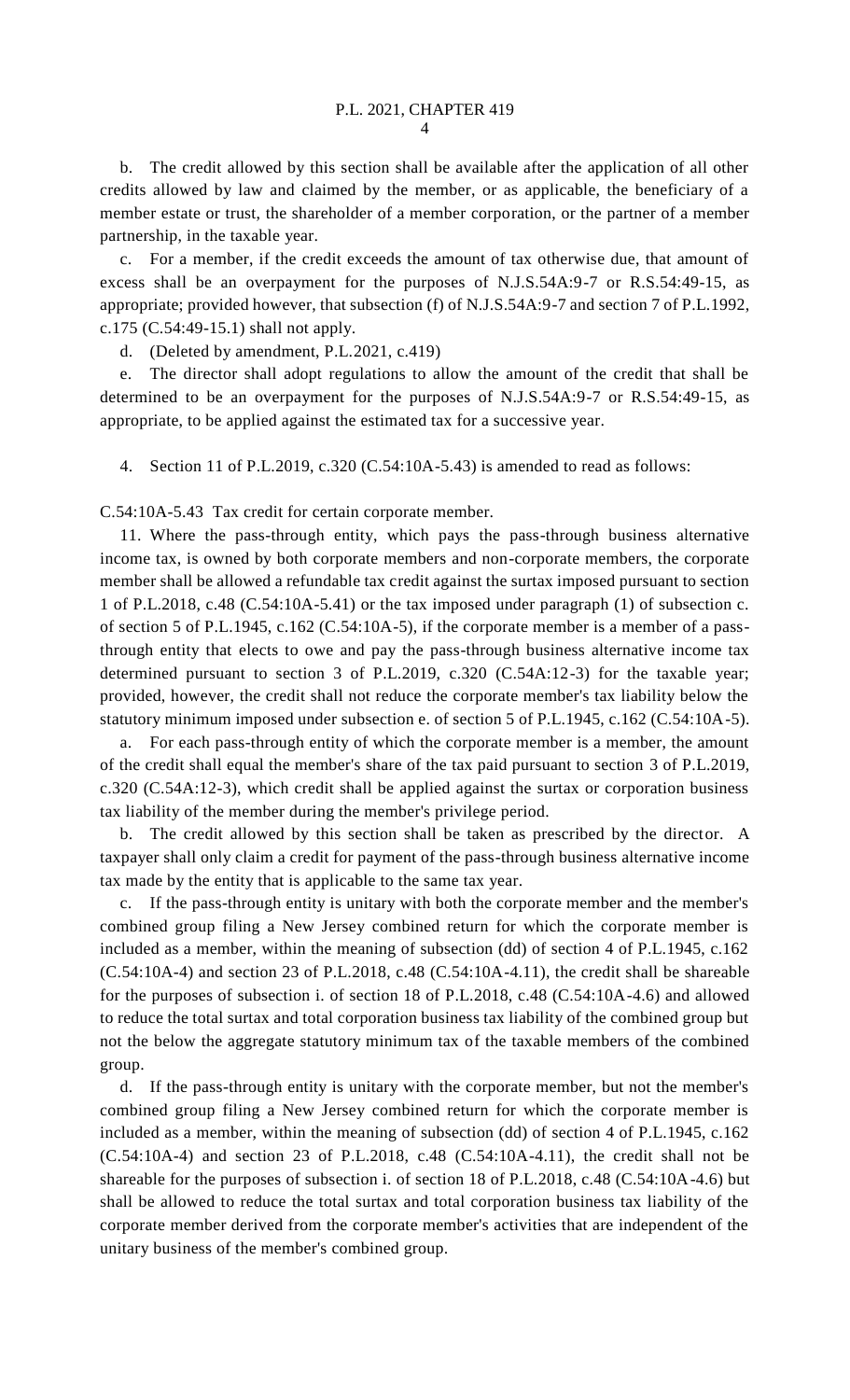e. An exempt corporate member that is a corporation exempt from tax pursuant to section 3 of P.L.1945, c.162 (C.54:10A-3) shall be refunded the share of the tax paid by the passthrough entity on the exempt corporate member's distributive proceeds of the pass-through entity.

f. For the purposes of this section:

"Corporate member" means a member that is not an individual, an estate, or a trust subject to taxation pursuant to the "New Jersey Gross Income Tax Act," N.J.S.54A:1-1 et seq., that is not a corporation exempt from the Corporation Business Tax Act pursuant to section 3 of P.L.1945, c.162 (C.54:10A-3). A corporate member does not include another pass-through entity, including a New Jersey S Corporation.

"Exempt corporate member" means a member that is not an individual, an estate, or a trust subject to taxation pursuant to the "New Jersey Gross Income Tax Act," N.J.S.A. 54A:1-1 et seq. and that is a corporation exempt from the Corporation Business Tax Act pursuant to section 3 of P.L.1945, c.162 (C.54:10A-3).

"Noncorporate member" means an individual, an estate or a trust subject to taxation pursuant to the "New Jersey Gross Income Tax Act," N.J.S.A. 54A:1-1 et seq.

"Pass-through entity member" means a member that itself is a pass-through entity, including a New Jersey S Corporation.

5. Section 12 of P.L.2002, c.40 (C.54:10A-15.11) is amended to read as follows:

C.54:10A-15.11 Tax payment by certain partnerships; definitions.

12. a. (1) A partnership that is not a qualified investment partnership or an investment club and that is not listed on a United States national stock exchange shall, on or before the 15th day of the fourth month succeeding the close of each privilege period, remit a payment of tax. The amount of tax shall be equal to the sum of: all of the share of the entire net income of the partnership for that privilege period of all nonresident noncorporate partners, multiplied by an allocation factor determined, pursuant to section 6 of P.L.1945, c.162 (C.54:10A-6), based on the allocation fractions of the partnership for that privilege period, and multiplied by .0637 plus all of the share of the entire net income of the partnership for that privilege period of all nonresident corporate partners, multiplied by an allocation factor determined, pursuant to section 6 of P.L.1945, c.162 (C.54:10A-6), based on the allocation fractions of the partnership for that privilege period, and multiplied by .09.

(2) (a) A partnership that is subject to the tax payment requirements of paragraph (1) of this subsection shall make installment payments of 25% of that tax on or before the 15th day of each of the fourth month, sixth month and ninth month of the privilege period and on or before the 15th day of the first month succeeding the close of the privilege period.

(b) A partnership required to make an installment payment pursuant to subparagraph (a) of this paragraph shall be deemed to make an installment payment subject to the provisions of section 5 of P.L.1981, c.184 (C.54:10A-15.4) and shall be liable for any additions to tax provided thereunder.

(3) A partnership shall not be required to remit a payment of tax pursuant to paragraph (1) of this subsection for any nonresident that reasonably expects to be refunded the payment on account of a tax credit pursuant to section 5 of P.L.2019, c.320 (C.54A:12-5).

b. An amount of tax paid by a partnership pursuant to paragraph (1) of subsection a. of this section and an installment payment paid pursuant to subparagraph (a) of paragraph (2) of subsection a. of this section shall be credited to the partnership accounts of its nonresident partners in proportion to each nonresident partner's share of allocated entire net income and the multiplier rate for that partner class under subsection a. of this section, and each amount